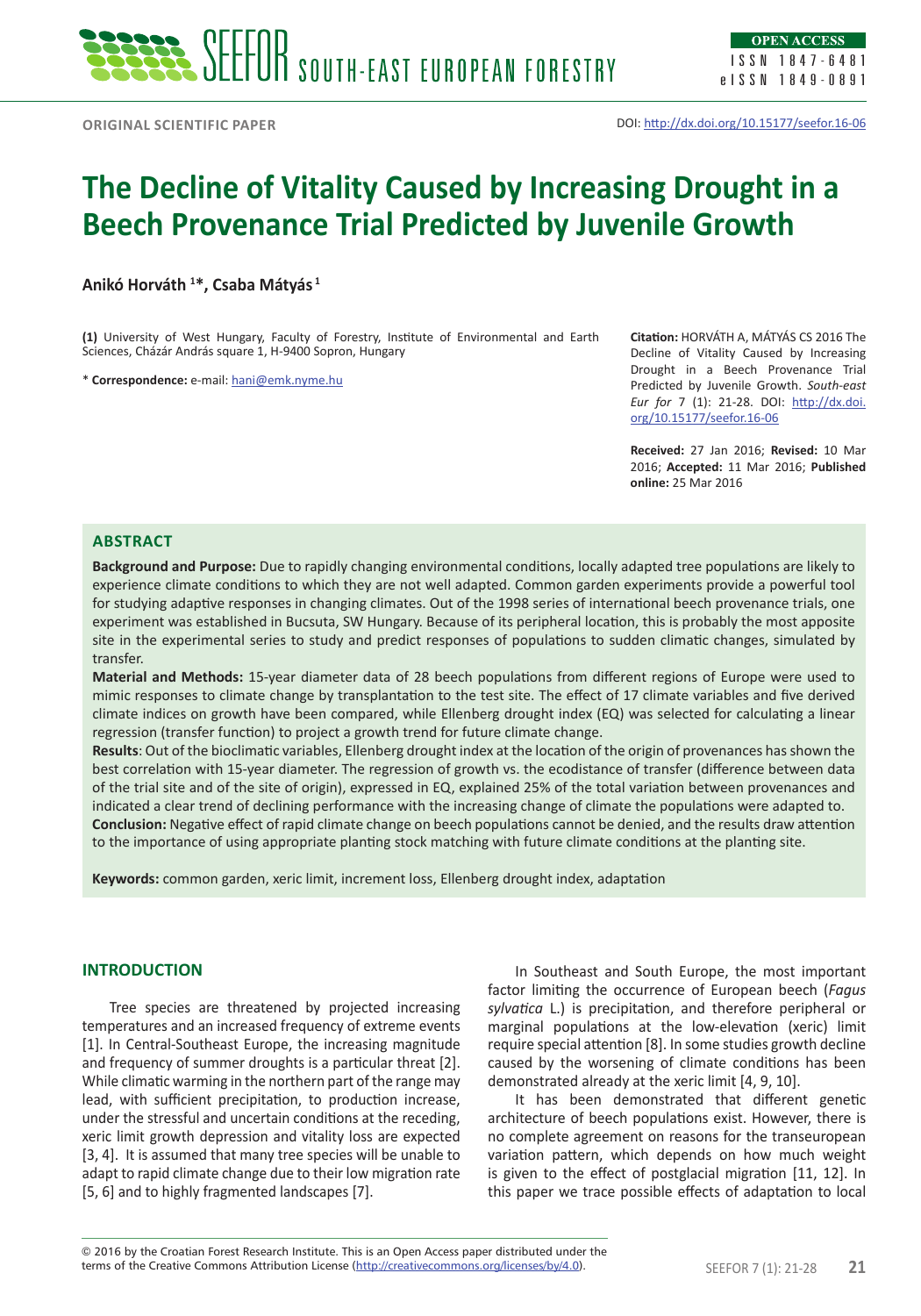climatic conditions on the tolerance of populations to rapid climate change, not excluding the possibility of other effects shaping the within-species genetic variation pattern of beech. In common garden experiments important adaptive traits such as frost and drought resistance or growth characteristics of populations may be compared, and therefore these tests provide a valuable basis for recommendations for the use and transfer of forest reproductive material in the face of climate change [13, 14].

## **MATERIALS AND METHODS**

#### **Concept of the Analysis**

Differential climate selection pressure as the main reason for genetic variation in beech between provenances has been taken as basic the hypothesis to be proven in this study. For studying climatic adaptation and populationspecific response of trees, common garden (provenance) experiments provide a powerful tool. The importance of these experiments lies also in their potential to mimic projected climate change effects [15-18]. According to this interpretation populations are adapted to certain ecological (climatic) conditions and if they are transferred to a new environment, their phenotypic response to climate depends not only on the climatic conditions where the population is tested, but also on the magnitude and direction of environmental change experienced due to the transplanting, which is related to the macroclimate they had been adapted to originally. The ecological difference between the two climates was termed "ecodistance" which expresses the environmental (climatic) effect of transfer [19]. For instance, in case of temperature, positive ecodistance values mean that provenances are subjected to warmer conditions at the test site than at the original site.

Consequently, common garden tests may yield estimates for the effects of climatic changes and it is therefore advisable to reanalyze and utilize all available information and data not evaluated before, even in tests which do not meet rigorous statistic requirements. In what follows 15-year data of a test of particular interest in Hungary have been assessed, applying the ecodistance concept.

### **The International Beech Provenance Trials of IUFRO**

In 1995 and 1998 international beech provenance trials were established across Europe, organized by the Institute for Forest Genetics, Grosshansdorf, Germany, initiated by H.J. Muhs and G. von Wühlisch [20]. Seeds were collected from the whole distribution area and raised in Hamburg in the nursery until age two. With support of a large number of participants, 42 tests were successively planted across Europe. The layout of the planting was uniform at each site. Provenances were planted in randomized plots of 10×10 m size, 50 plants per plot (5 rows each with 10 plants, in 2×1 m spacing) and replicated in three blocks. The provenances represented in the parallel trials were not always the same and the dates of measurements were also different.

#### **The Hungarian Provenance Trial in Bucsuta**

Out of the 1998 series of the international beech provenance trials, one experiment was established in Bucsuta, SW Hungary. The experiment was initiated by Cs. Mátyás. The trial is located in the Forest District of Bánokszentgyörgy (SW Hungary), subcompartment Bucsuta 10B (46°35'N, 16°51'E) managed by the Zalaerdő State Forest Company. It is situated at the altitude of approx. 220 m above sea level on a southeast-facing slope with an inclination of about 5-10°. The site belongs to the hilly forest region of Göcsej with temperate-continental climate with some Alpine/sub-Mediterranean influence. The soils are deep, lessivé brown forest soils on loess bedrock, with favorable water holding capacity. The dominant tree species in the region is beech, frequently associated with sessile oak (*Quercus petraea* (Matt.) Liebl.), non-autochthonous Scots pine (*Pinus sylvestris* L.) and hornbeam (*Carpinus betulus* L.). On the selected site a 31-year-old Norway spruce forest stand was originally growing, heavily damaged by spruce bark beetles (*Ips typographus*) It was clear-cut the previous winter, tree stumps were removed and the trial area was fenced.

 In the Hungarian trial four provenances out of the 36 are Hungarian (Table 1). The provenance Magyaregregy belongs to the international set, i.e. it is represented in some other trials, while the three others were added to complete the trial set to 36. One of these, Bánokszentgyörgy, originates from the nearby forests and may be considered local. The outplanting of the 36 provenances in 3 replications followed the original plans.

Bucsuta is a particularly interesting location for studying adaptive responses. Because it is situated at the edge of the distribution area (at the xeric limit), most provenances here experience warmer and drier climate than at their site of origin. Figure 1 shows climate location of Bucsuta and of all provenances which are represented at the site. In Bucsuta, mean average rainfall was 707 mm per year and the mean temperature in July was 21°C for the analysis period. There is only one provenance (Pyrenées, FR) which had a higher July mean temperature than Bucsuta. The majority of sources were adapted to higher rainfall at their places of origin (Figure 1).



**FIGURE 1.** The location of Bucsuta and of the analysed provenances in the climatic space of annual precipitation and July mean temperature [20]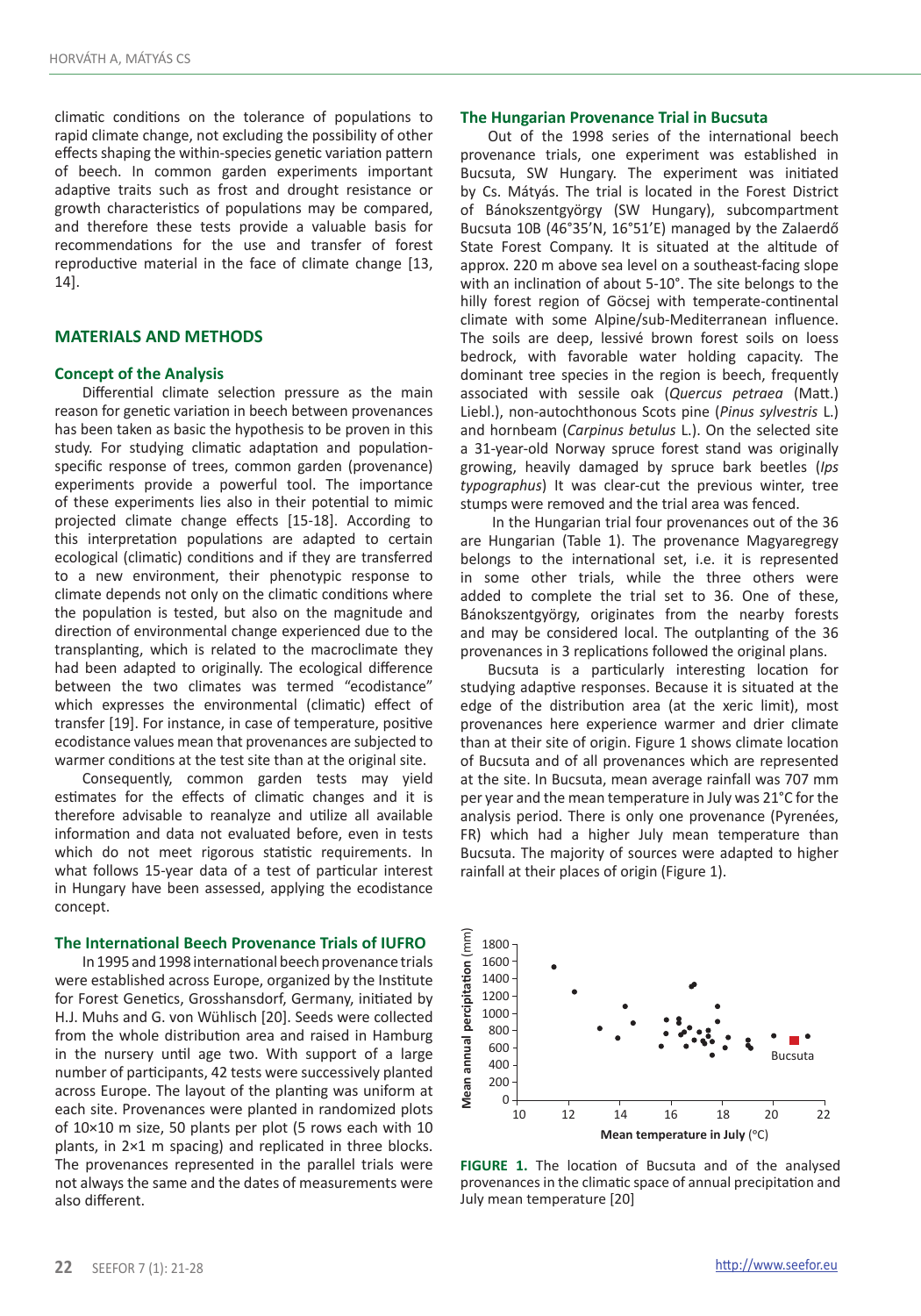**TABLE 1.** Geographic data, the annual sum of precipitation and July mean temperature (for the period 1950-2000) of provenances, as well as their ecodistance, expressed in Ellenberg drought index (∆EQ), ranked by 15-year diameter data in Bucsuta (in % of the "theoretical local" performance\*; see explanation in the text).

| Name of provenance                         | Country   | Latitude | Longitude | <b>Altitude</b><br>(m) | Annual sum of<br>precipitation (mm) | <b>Mean temperature</b><br>in July $(^{\circ}C)$ | <b>AEQ</b> | Mean<br>Diameter (%) |
|--------------------------------------------|-----------|----------|-----------|------------------------|-------------------------------------|--------------------------------------------------|------------|----------------------|
| Magyaregregy                               | HU        | 46.22    | 18.35     | 400                    | 707                                 | 19                                               | 2.57       | 122.09               |
| Farkasgyepű                                | HU        | 47.2     | 17.65     | na                     | 625                                 | 19.1                                             | $-1.11$    | 108.41               |
| Soignes                                    | BE        | 50.83    | 4.42      | 110                    | 810                                 | 17.4                                             | 7.97       | 106.64               |
| Bánokszentgyörgy (local)                   | HU        | 46.6     | 16.85     | 200                    | 747                                 | 20                                               | 2.67       | 101.81               |
| Pidkamin                                   | UA        | 49.95    | 25.38     | na                     | 612                                 | 18.1                                             | $-0.13$    | 101.25               |
| Farchau                                    | DE        | 53.65    | 10.67     | 55                     | 676                                 | 17.3                                             | 3.86       | 100.78               |
| Perche                                     | FR        | 48.42    | 0.55      | 205                    | 691                                 | 17.6                                             | 3.98       | 98.92                |
| Tarwana                                    | PL        | 49.47    | 22.33     | 540                    | 704                                 | 16.9                                             | 5.44       | 98.27                |
| Jaworze                                    | PL        | 49.83    | 19.17     | 450                    | 950                                 | 16.3                                             | 12.29      | 96.78                |
| Nizbor                                     | CZ        | 50       | 14        | 480                    | 541                                 | 17.6                                             | $-3.08$    | 93.62                |
| <b>Bordure Manche</b>                      | FR        | 49.53    | 0.77      | 80                     | 689                                 | 17.6                                             | 3.9        | 91.76                |
| Pyrenées                                   | FR        | 42.92    | 2.32      | 670                    | 754                                 | 21.3                                             | 1.2        | 91.29                |
| Graf von Westphalen                        | DE        | 51.52    | 8.78      | 375                    | 941                                 | 15.8                                             | 12.66      | 90.82                |
| Idrija                                     | SI        | 46       | 13.9      | 930                    | 1318                                | 16.8                                             | 16.7       | 90.82                |
| Dillenburg                                 | DE        | 50.7     | 8.3       | 520                    | 751                                 | 17.4                                             | 6.28       | 87.85                |
| Koino                                      | PL        | 49.92    | 20.42     | 400                    | 729                                 | 18.2                                             | 4.48       | 86.36                |
| Bilowo                                     | PL        | 54.33    | 18.17     | 250                    | 631                                 | 15.6                                             | 4.73       | 82.82                |
| Oberwil                                    | СH        | 47.17    | 7.45      | 570                    | 923                                 | 17.8                                             | 10.16      | 82.64                |
| Ebrach                                     | DE        | 49.85    | 10.5      | 406                    | 701                                 | 17.2                                             | 4.91       | 81.70                |
| Aarnink                                    | <b>NL</b> | 51.93    | 6.73      | 45                     | 797                                 | 17.1                                             | 7.99       | 81.61                |
| Brumov-Sidonie                             | CZ        | 49.05    | 18.05     | 390                    | 799                                 | 16.5                                             | 8.8        | 79.75                |
| Buchlovice                                 | CZ        | 49.15    | 17.32     | 410                    | 669                                 | 17.3                                             | 3.59       | 78.45                |
| Westfield                                  | GB        | 57.4     | $-2.75$   | 10                     | 836                                 | 13.2                                             | 13.66      | 75.94                |
| Jablonec                                   | CZ        | 50.8     | 15.23     | 760                    | 731                                 | 13.9                                             | 10.43      | 71.65                |
| Urach                                      | DE        | 48.47    | 9.45      | 760                    | 894                                 | 16.3                                             | 11.22      | 69.79                |
| Grasten                                    | DK        | 54.92    | 9.58      | 45                     | 780                                 | 15.8                                             | 9.19       | 69.05                |
| Heinerscheid                               | LU        | 50.08    | 6.12      | 423                    | 844                                 | 16.7                                             | 9.66       | 68.30                |
| Domazlice-Vyhledy                          | CZ        | 49.4     | 12.75     | 760                    | 893                                 | 14.5                                             | 13.21      | 65.70                |
| Eisenerz                                   | AT        | 47.53    | 14.85     | 1100                   | 1259                                | 12.2                                             | 19.76      | excluded             |
| Postojna                                   | SI        | 45.63    | 14.38     | 1000                   | 1346                                | 16.9                                             | 16.89      | excluded             |
| Hinterstoder                               | AT        | 47.72    | 14.1      | 1250                   | 1539                                | 11.4                                             | 22.04      | excluded             |
| Horni Plana                                | CZ        | 48.85    | 14        | 990                    | 1097                                | 14.2                                             | 16.5       | excluded             |
| Jawornik                                   | PL        | 49.25    | 22.82     | 900                    | 764                                 | 16.4                                             | 7.98       | excluded             |
| Ördöglyuk                                  | HU        | 48.49    | 21.36     | 450                    | 651                                 | 19                                               | 0.26       | excluded             |
| Plateaux du Jura                           | FR        | 46.8     | 5.83      | 600                    | 1097                                | 17.8                                             | 13.22      | excluded             |
| Torup                                      | SE        | 55.57    | 13.2      | 40                     | 634                                 | 16.6                                             | 3.27       | excluded             |
| Bucsuta (mean of the<br>period 1998-2012)* |           | 46.57    | 16.67     | 220                    | 707                                 | 20.8                                             | 0.00       | 100                  |

\* Bucsuta is considered as the "theoretical local" reference; na – not available.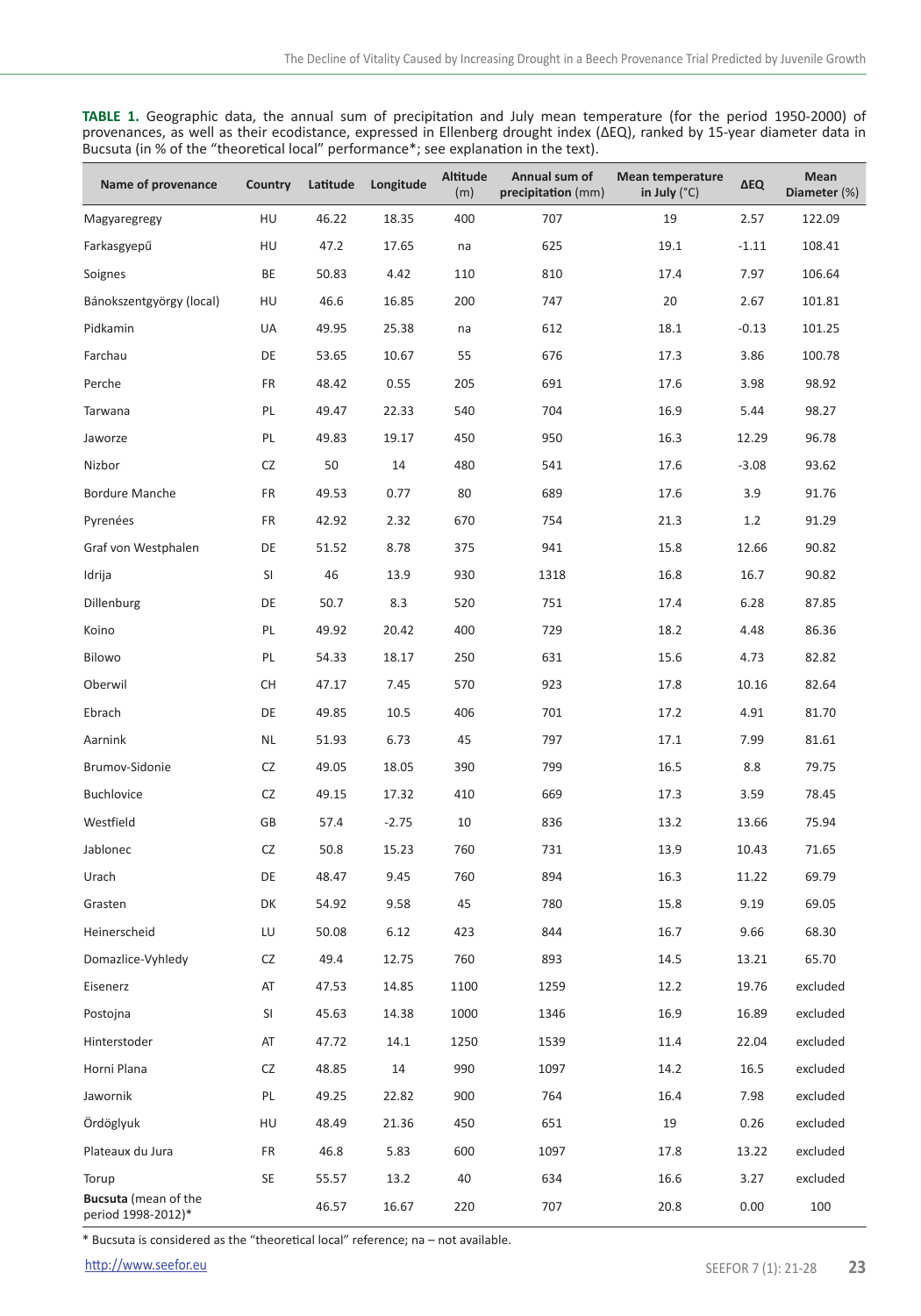## **Screening Diameter Data**

Height measurement was not practicable for most provenances due to the strong crown closure, and therefore the diameter data were used to compare growth. The assessment was carried out in the spring of 2013, when trees were 15 years old (from outplanting) at the trial site Bucsuta. Unfortunately, due to heavy losses only a part of the trial could be evaluated. The low survival was caused either by vole damage, local site problems or tolerance limitations, i.e. by the ecological effect of transplantation. In total, eight provenances were excluded from the analysis of growth response to improve the focus of the investigation. Four provenances were excluded due to very low survival (Plateaux du Jura (FR), Torup (SE), Jawornik (PL), Ördöglyuk (HU)). The other four provenances from higher altitudes were also excluded from the analysis because of their very different behavior tested before [21]. They originated from altitudes above 1000 m (Hinterstoder (AT), Eisenerz (AT), Horni Plana (CZ), Postojna (SI)) and have shown mostly vigorous growth despite of their high ecodistance values, which indicates that the selected climatic variable (EQ) could not capture the climate-related adaptation properly. Therefore separate analyses are needed to interpret the response of high-elevation populations.

Finally, 28 provenances out of 36 were included in the present analysis. Many plots even from these provenances had to be also disqualified due to low survival; only data of 44 plots were utilized. As no significant repetition effect was found, the plot means were pooled without adjustment for the analysis as random entries. In every plot, the mean diameter of the 5 thickest individuals has been calculated in order to minimize bias (statistical "noise") caused by suppressed or damaged trees. This method of the reduction of input data has proven to improve significance in other experiments. It has its silvicultural relevance, i.e. it concentrates on the most competitive individuals ("future trees") in the stand.

Table 1 shows data of all provenances, as well as the ones excluded from the analysis. The diameter data are presented in percents of the "theoretical local" (see further below). The listed data are means of single plots or provenance averages where more than one plot was analysed (in the statistical analysis all plots were evaluated separately).

### **Determination Method of Climatic Ecodistances**

Climate data for the provenance's origin were obtained from the WorldClim database (www.worldclim. org), referring to the 1950-2000 period. This period was considered as an approximation to characterize the past climate to which the parent populations had to adapt in their lifetime – and during earlier generations. The database included interpolations of station data with a spatial resolution of about one square kilometer. Regarding the reference climate data of the trial site, the weather data of only those years to which the provenances were concretely exposed was averaged, explicitly from the date of planting to the date of measurement (e.g. 1998- 2012). Therefore the trial site climate does not refer to the meteorological standard of 30-year averages. This way we

used two different types of weather references. For the trial site at Bucsuta, the weather data of 15 years were obtained from the nearest station (Nagykanizsa, latitude: 46.45, longitude: 16.967, elevation: 141 m). Comparisons of locally measured data and station data have shown acceptable agreement (not shown).

For the analysis, 17 bioclimatic variables were considered, as well as two continentality- and three aridity indices which were derived from monthly temperature and precipitation averages (Table 2).

## **RESULTS AND DISCUSSION**

In order to select the most significant bioclimatic factor, correlation analysis was performed between climate variables of the original locations of provenance and 15-year diameter data (Table 2). Statistical analysis was conducted using STATISTICA 12. Significant correlations were obtained for the variables EQ (p=0.007), Tmax (p=0.018), TQW (p=0.018), DMI (p=0.031). Ellenberg drought index (EQ) showed the strongest relationship; Tmax as the numerator of the index was also significant. Earlier studies have already demonstrated the importance of EQ in determining the climatic niche of beech [8, 22; the two studies resulted in practically identical EQ values, see in latter paper].

Consequently, ecodistance was expressed by the change of the most influential climate parameter, while Ellenberg drought index (ΔEQ) was calculated to describe the effect of climatic transfer on diameter. A linear response regression of diameter growth vs. ΔEQ has been calculated with plot means of the selected 28 provenances. The intercept (at ΔEQ=0) of the function has been considered to be the performance of the "theoretical local" provenance. The trial site Bucsuta is considered to be the "theoretical local" reference (see Table 1). Subsequently diameter data were transformed into percentages of the "theoretical local", i.e. into relative diameter (D') to better illustrate the observed change in response. Figure 2 shows the linear function of growth response which explains 25% of the total variation between provenances ( $R^2$ =0.247, p=0.0006).

The function predicts the increment loss caused by sub-optimal adaptedness, i.e. when a population is planted in an environment to which it is not fully adapted. The function may be interpreted also as the indicator of the growth decline of native populations caused by projected rapid climate change. For example, a temperature increase by 3.5°C (the magnitude projected by IPCC for 2100, [23]) and unchanged precipitation brings about a climatic change of 5 ΔEQ units on a site with 700 mm annual precipitation and 20°C mean July temperature. The function predicts for this case 10% increment loss. (The projection is optimistic, as summer precipitation will decline too.)

The provenance with the highest relative diameter (D') was a Hungarian one, Magyaregregy (122%), from a slightly cooler site, with the same amount of precipitation as the test site (Table 1). It indicates that if precipitation is sufficient, the warming may enhance growth even close to the xeric limit. The other Hungarian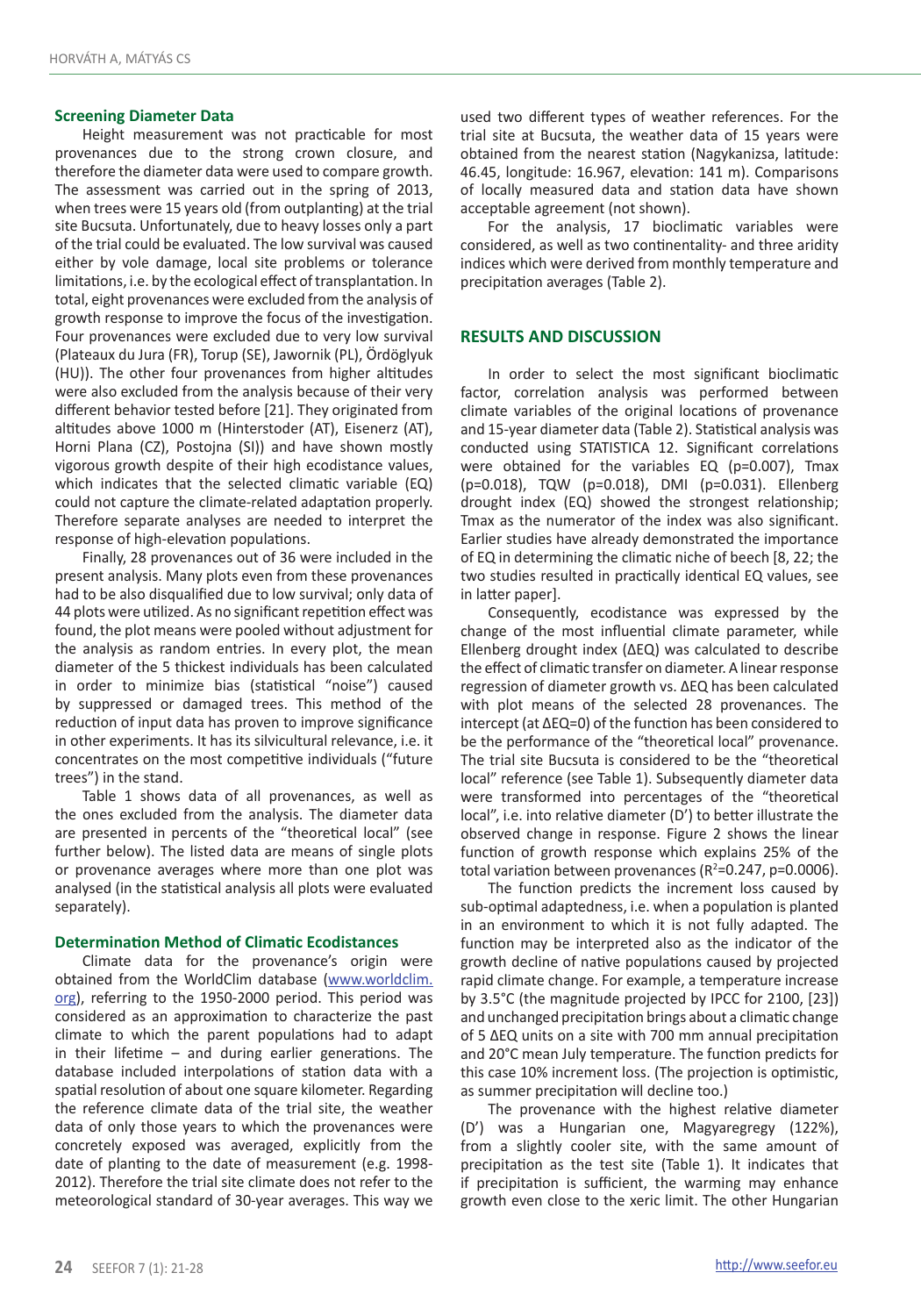**TABLE 2.** A list of tested climatic variables and results of the correlation analysis data of original sites versus 15-year diameter in Bucsuta (variables significant at p<0.05 (\*) and at p<0.01 (\*\*) are marked).

| <b>Climate variables</b>               | <b>Abbreviation</b> | <b>Pearson correlation</b><br>coefficient | <b>Significance</b> |
|----------------------------------------|---------------------|-------------------------------------------|---------------------|
| Mean annual temperature                | Ta                  | 0.345                                     | 0.190               |
| Mean diurnal range                     | Thh                 | 0.369                                     | 0.160               |
| Isothermality                          | Izoterm             | $-0.110$                                  | 0.680               |
| Max temperature of the warmest month   | <b>Tmax</b>         | 0.582                                     | $0.018*$            |
| Min temperature of the coldest month   | Tmin                | $-0.014$                                  | 0.960               |
| Temperature annual range               | Tah                 | 0.430                                     | 0.096               |
| Mean temperature of wettest quarter    | <b>TQH</b>          | 0.060                                     | 0.826               |
| Mean temperature of driest quarter     | <b>TQA</b>          | 0.014                                     | 0.958               |
| Mean temperature of warmest quarter    | <b>TQW</b>          | 0.582                                     | $0.018*$            |
| Mean temperature of coldest quarter    | <b>TQC</b>          | 0.059                                     | 0.828               |
| Annual precipitation                   | Pa                  | $-0.405$                                  | 0.120               |
| Precipitation of the wettest month     | Pmax                | $-0.181$                                  | 0.503               |
| Precipitation of the driest month      | Pmin                | $-0.436$                                  | 0.092               |
| Precipitation of the wettest quarter   | PQH                 | $-0.303$                                  | 0.254               |
| Precipitation of the driest quarter    | PQA                 | $-0.345$                                  | 0.191               |
| Precipitation of the warmest quarter   | PQW                 | $-0.298$                                  | 0.263               |
| Precipitation of the coldest quarter   | PQC                 | $-0.237$                                  | 0.377               |
| Gorczinski's continentality index [25] | <b>GCT</b>          | 0.460                                     | 0.073               |
| Continentality index                   | CONT                | 0.399                                     | 0.126               |
| De Martonne aridity index [26]         | DMI                 | $-0.540$                                  | $0.031*$            |
| Ellenberg index [27]                   | EQ                  | 0.642                                     | $0.007**$           |
| Forest aridity index [28]              | FAI                 | 0.415                                     | 0.110               |

provenance, Farkasgyepű, also performed well (108%). This provenance also experienced warmer climate at Bucsuta with more precipitation. The ecodistance of the "truly" local provenance (Bánokszentgyörgy) is not 0 but has a positive value (ΔEQ=2.67), which shows the magnitude of local climate warming, comparing the mean of the past 50 years with the current data. For the period 1998-2012 precipitation has decreased by 40 mm and July temperature has increased by nearly 1°C compared to the climate period of 1950-2000. The climate data of the "theoretical local" reference population are identical with the current means of Bucsuta, whose relative diameter is 100% (Table 1).

Both Atlantic and continental provenances from lower elevations had on average similar mean annual precipitation, but usually much lower mean July temperature than the current conditions in Bucsuta.

Provenances Jaworze and Tarwana (PL), as well as Perche (FR) were growing equally or insignificantly worse than the "local" reference provenance, originating from much cooler climates (ΔEQ: +3.98 to +12.29).Apparently, the transfer to the warmer site with sufficient precipitation caused no significant decline. Some provenances, such as Pidkamin (UA) and Nizbor (CZ) performed also relatively well. They had negative ΔEQ values, not because of higher July temperatures, but due to significantly lower precipitation than Bucsuta. Domazlice-Vyhledy (CZ), Heinerscheid (LU), Grasten (DK), Urach (DE), Westfield (GB) and Jablonec (CZ) were among the weak performers; all of them had high or very high positive ecodistance values above 9 ΔEQ, indicating a serious decline of vitality due to a strong warming effect following the transfer. There were also a few "correlation breakers": Soignes (BE) and Farchau (DE) displayed a surprising growth in spite of a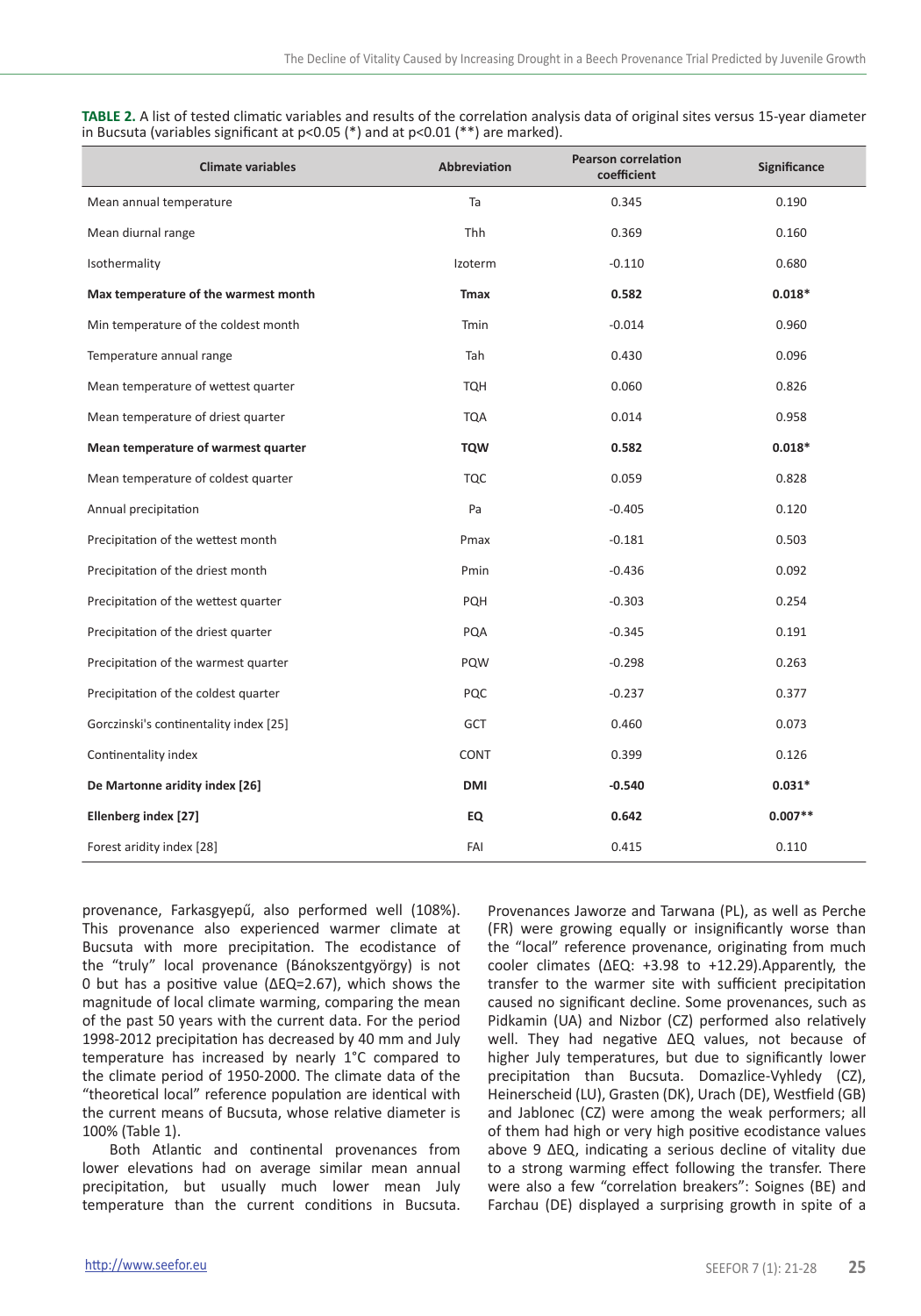

**FIGURE 2.** Increment decline caused by sub-optimal adaptedness. The "transfer function" defines the decline in percents of the mean diameter (D') of the "theoretically local" provenance, in function of the change of the Ellenberg's drought index (∆EQ). Data points are plot averages [13].

considerable warming effect. The latter also shows excellent stem form (Figure 3). Graf von Westphalen (DE) and Jaworze (PL) had still shown a good diameter growth in spite of very high ecodistance of above 12 ΔEQ. Some of the unexplained error variance and "correlation breaking" might be explained by incapability of the drought index to correctly characterize climate conditions, particularly the effect of moisture content in coastal zones, e.g. in case of Torup (see below), and in general by the uncertainties in interpolated precipitation data.

The breakdown of populations (mortality, low survival) reaching the limit of their inherited tolerance could not be modeled by growth data because of few surviving individuals. Out of the provenances excluded from the analysis due to high losses, one provenance seems to indicate this limit of tolerance under Bucsuta's climate:

Torup from Sweden. However, the ecodistance expressed in ΔEQ is relatively small, only 3.27. It may be argued that the ecodistance is not well captured with ΔEQ; the population close to the northern (thermic) limit of the species is most probably adapted to low water deficit. The seemingly low mean precipitation at the original location is compensated by higher air humidity in vicinity of the sea coast. In addition, the large latitudinal distance probably affects photoperiodic behavior. It has to be mentioned that in a recent study of Norway spruce it was observed that long-day provenances from Scandinavia were more sensitive to the increase of temperature than the Central European ones [24].

Another population of high mortality, Plateaux du Jura (FR), has an extreme ecodistance value of ΔEQ=13.22, which offers evidence of survival difficulties in a definitely drier environment. The cases of the other two provenances,



**FIGURE 3.** In addition to growth and survival, stem quality of provenances is an important trait. Left: Farchau (D) with an excellent stem form. Right: Farkasgyepű from Hungary presumably shows the effect of dysgenic selection in the past.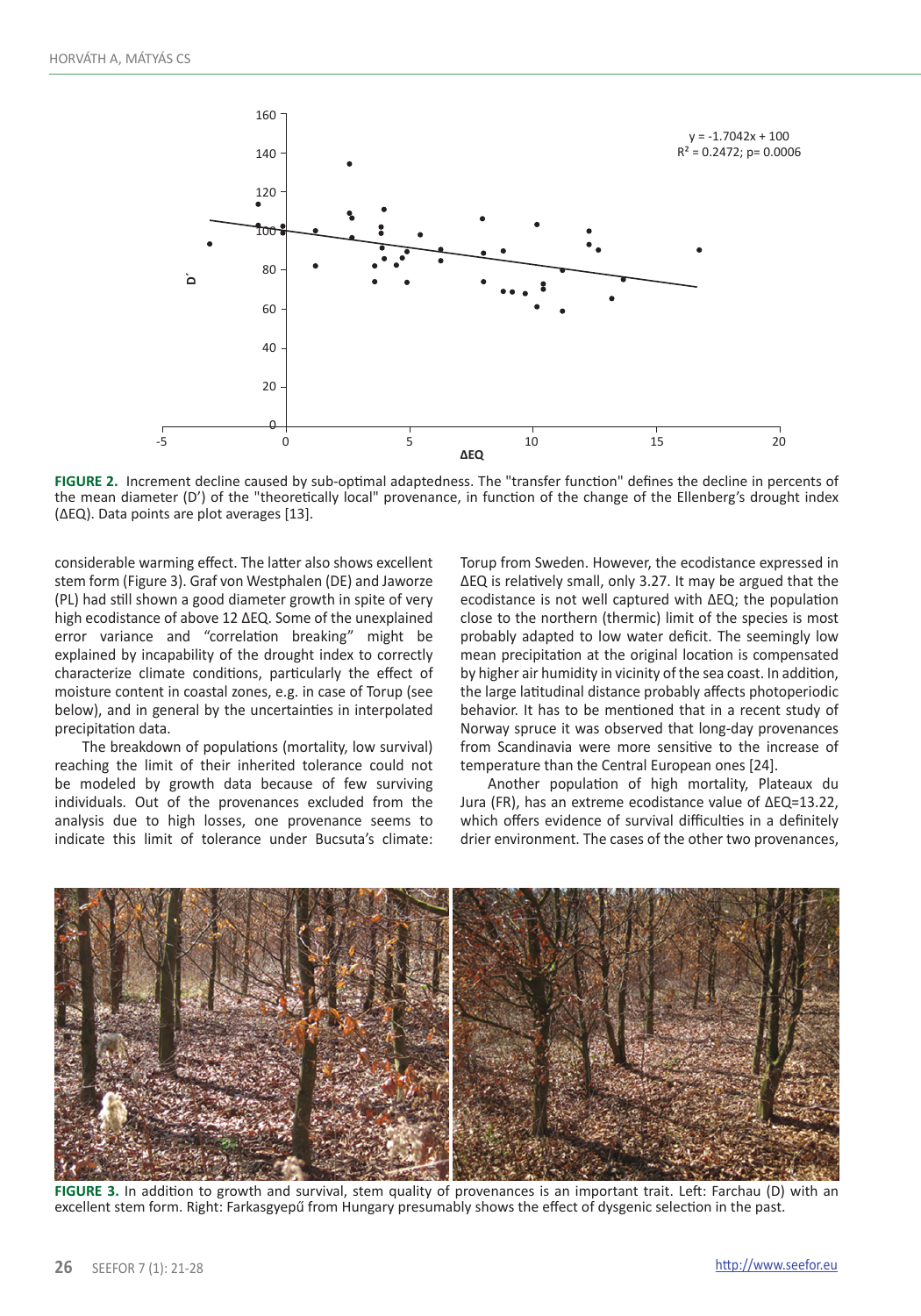Jawornik (PL) and Ördöglyuk (HU) cannot be explained by the available parameters. Some random effects may have caused their failure and the subsequent exclusion from the analysis.

The transfer function calculated indicates a linear decline with increasing drought index change, which is different from the theoretically expected exponential decline. The reason is the high uncertainty in the dataset which did not allow a more exact expression of the response to warming and precipitation loss. Still, due to the peripheral location of the Hungarian trial the clearly negative effect of the projected climate change may be perceived.

## **CONCLUSION**

The test site has proven stressful to almost all tested populations. The majority of sources were adapted to higher rainfall and lower July mean temperature at their locations of origin. The effect of climatic maladaptation was tested by a specifically calculated ecodistance, expressing the change of climatic stress through transfer. Diameter data at the age of 15 indicate that in general, the warming of climate, i.e. the transfer from somewhat cooler origin, may enhance growth only if precipitation is sufficient. Populations adapted to and transferred from significantly cooler/wetter climate were under stress in Bucsuta. The obtained, linear transfer function predicts a relatively mild growth decline of juvenile populations responding to an increasing dryness. Transfers causing drastic increase of moisture stress have led to a serious loss of vitality. Strong mortality in some extreme cases offers evidence for survival difficulties when genetically set limits of tolerance are reached. There remained, however,

a few "correlation breakers" the existence of which might be explained by incapability of the applied drought index to correctly characterize certain climate conditions, e.g. in high-elevation and coastal zones and by the uncertainties in interpolated precipitation data in general. In addition, the existence of other impacts on the genetic diversity such as the drift caused by postglacial migration or isolation, as well as the effects of dysgenic or positive selective pressure caused by human interference, cannot be excluded. All these uncertainties, enhanced by the survival problems at the test site, contributed to the relatively constrained adaptive response indicated by the transfer function (Figure 2). Field observations [29] support the idea that the assumed vitality decline and the appearance of large-scale mortality may be more severe than established by the discussed statistical analysis. Unquestionably, in case of predictions about the future fitness of populations on the basis of these results, it has to be remembered that these data have been obtained from juvenile trees. Further observations are indispensable to increase reliability.

In spite of the admittedly high uncertainties in the dataset, the general negative effect of rapid climate change on beech populations cannot be denied, although contradicting results also surfaced [30] which have to be carefully investigated. The results draw attention to the importance of using appropriate planting stock, matching with the future climate conditions at the planting site [13, 14].

### **Acknowledgements**

The research was supported by FORGER FP7 joint European project and by the VKSZ\_12-1-2013-0034-AGRÁRKLÍMA.2 projects.

### **REFERENCES**

- 1. MÁTYÁS CS, BERKI I, GÁLOS B, CZÚCZ B, MÓRICZ N, RASZTOVITS E 2010 Future of beech in Southeast Europe from the perspective of evolutionary ecology. *Acta Silvatica et Lignaria Hungarica* 6: 91-110
- 2. BARTHOLY J, PONGRÁCZ R, HOLLÓSI B 2013 Analysis of projected drought hazards for Hungary. *Advances in Geosciences* 35: 61-66. DOI: http://dx.doi.org/10.5194/ adgeo-35-61-2013
- 3. MÁTYÁS CS, VENDRAMIN GG, FADY B 2009 Forests at the limit: evolutionary–genetic consequences of environmental changes at the receding (xeric) edge of distribution. *Ann Forest Sci* 66 (8): 800. DOI: http://dx.doi.org/10.1051/ forest/2009081
- 4. Mátyás Cs, Bozic G, GömörY D, Ivankovic M, Rasztovits E 2009 Juvenile growth response of European beech (*Fagus sylvatica* L.) to sudden change of climatic environment in SE European trials. *iForest* 2: 213-220. DOI: http://dx.doi. org/10.3832/ifor0519-002
- 5. DAVIS ME, SHAW RG, ETTERSON JR 2005 Evolutionary responses to climate change. *Ecology* 86 (7): 1704-1714. DOI: http://dx.doi.org/10.1890/03-0788
- 6. MÁTYÁS CS 2005 Expected climate instability and its consequences for conservation of forest genetic resources. *In:* Geburek T, Turok J *(eds)* Conservation and management of forest genetic resources in Europe. Arbora Publishers, Zvolen, Slovakia, pp 465-476
- 7. JUMP AS, PEÑUELAS J 2005 Running to stand still: adaptation and the response of plants to rapid climate change. *Ecol Lett* 8 (9): 1010-1020. DOI: http://dx.doi.org/10.1111/j.1461- 0248.2005.00796.x
- 8. Czúcz B, Gálhidy L, Mátyás Cs 2011 Present and forecasted xeric climatic limits of beech and sessile oak distribution at low altitudes in Central Europe. *Ann Forest Sci* 68 (1): 99-108. DOI: http://dx.doi.org/10.1007/s13595-011-0011-4
- 9. JEZIK M, BLAZENEC M, STRELCOVÁ K, DITMAROVÁ L 2011 The impact of the 2003–2008 weather variability on intra-annual stem diameter changes of beech trees at a submontane site in central Slovakia. *Dendrochronologia* 29 (4): 227-235. DOI: http://dx.doi.org/10.1016/j.dendro.2011.01.009
- 10. HLÁSNY T, BARCZA Z, MÁTYÁS CS, SEIDL R, KULLA L, MERGANIČOVÁ K, TROMBIK J, DOBOR L, KONÔPKA B 2014 Climate change increases the drought risk in Central European forests: What are the options for adaptation? *Lesnícky časopis - Forestry Journal* 60 (1): 5-18. DOI: http:// dx.doi.org/10.2478/forj-2014-0001
- 11. Alía R, Bozic G, Gömöry D, Huber G, Rasztovits E, von Wühlisch G 2011 The survival and performance of beech provenances over a Europe-wide gradient of climate. *In:* Genetic Resources of European Beech (*Fagus sylvatica* L.) for Sustainable Forestry. Proceedings of the COST E52 Final Meeting. Monografías INIA, Seria Forestal 22: 115-126